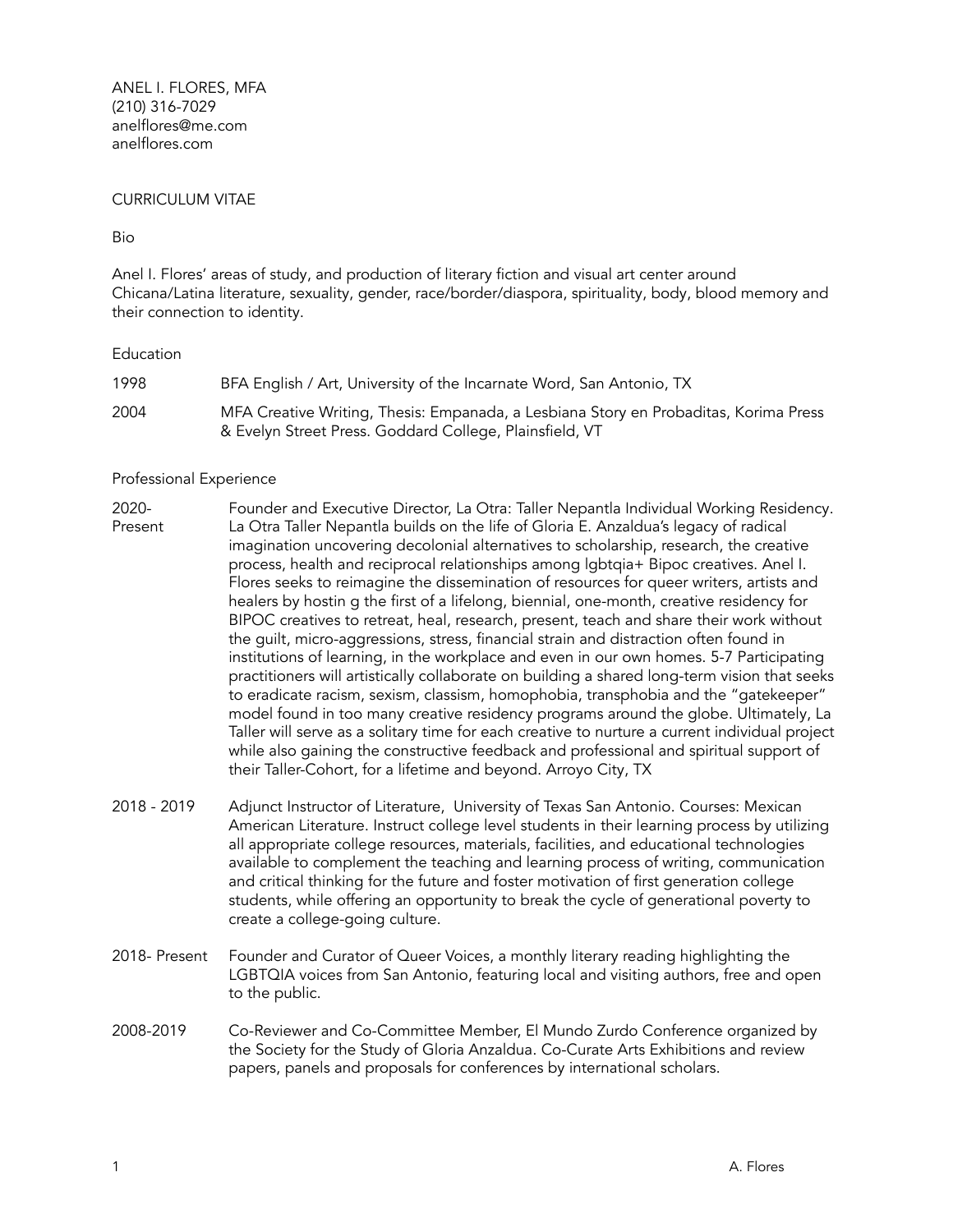- 2012-2014 Art Education Director, The Guadalupe Cultural Arts Center. Establish and enforce the creative vision and beliefs of the Latino arts and culture creative community; set the direction of the creative process within the office; provide and inspire leadership among artists, educators, creative team; foster awareness of branding and theme with partnering organizations, departments and clients; command a room and facilitate production of deliverables; share best practices in a positive, professional and motivating manner; responsible for overall creative excellence, including problem solving, creative strategy, quality of creative craft, innovation within creative team, and impact of creative product.
- 2009-2012 Director of Creativity and Design, Lead Teacher and Curriculum Specialist, Henry Ford Academy: Alameda School of Art and Design. Foster and promote the educational and professional advancement of students, families, teachers and community members; improve the working conditions of teachers, faculty and staff by collecting and analyzing data; manage multiple projects at once; develop and distribute community letters, school and district newsletter, literary magazine, informational handouts, data, invitations, advertisements and special event announcements; organize recruiting and informational events locally; develop marketing campaign for educational programming; exhibit rapid social networking movements; create and foster partnerships for internship and community collaboration with art galleries, cultural arts centers, academic institutions, corporations, city departments, professionals and organizations; train teachers and students on the Foundations of Innovation-Design process; facilitate team teaching and curriculum; take headship in the hiring of up to 16 highly qualified teachers, while supervising and offering additional training in classroom management strategies, curriculum development, operational logistics, outside learning, adherence to the school mission and vision and leadership values.
- 2006-2009 Secondary Art Instructor, L. W. Fox Tech High School, SAISD. Instructed students in basic principles of art and art history; ensured their knowledge of abstract concepts, technique, practice in varied genres and art styles; supervised and assisted up to 250 students, grade artwork, encouraged creativity, cultivated talent, taught technique and revealed and activated each person's role in a community classroom, while collaborating with up to 5 teachers at a time in cross curricular projects to devise new methods of instruction and leadership; raised money for student organizations or community need program; judged and entered students into competition, and built lasting relationships with parents and family.
- 2006- Present Owner and Creative Director, Anel Art Studio. Broad knowledge with branding, in community and with retailers; work with people, involving development of high-level concepts for design projects; recruit internal and external clients, pitching designs, and understanding client needs; develop visual designs, literary representations and manage internal design resource; lead creative sessions for project kick-offs; manage multiple projects from concept through completion; develop creative programs and design concepts; establish creative direction for online services and programs; supervise and inspire the creative team of vendor partners; generate multiple concepts for a campaign or project; work with internal teams to generate ideas for pitching and proposals; manage team members.
- 2004-2009 Adjunct English Professor, San Antonio College, ACCD. Courses: English Composition, Mexican American Literature, Creative Writing. Instruct college level students in their learning process by utilizing all appropriate College resources, materials, facilities, and educational technologies available to complement the teaching and learning process of writing, communication and critical thinking for the future and foster motivation of first generation college students, while offering an opportunity to break the cycle of generational poverty to create a college-going culture.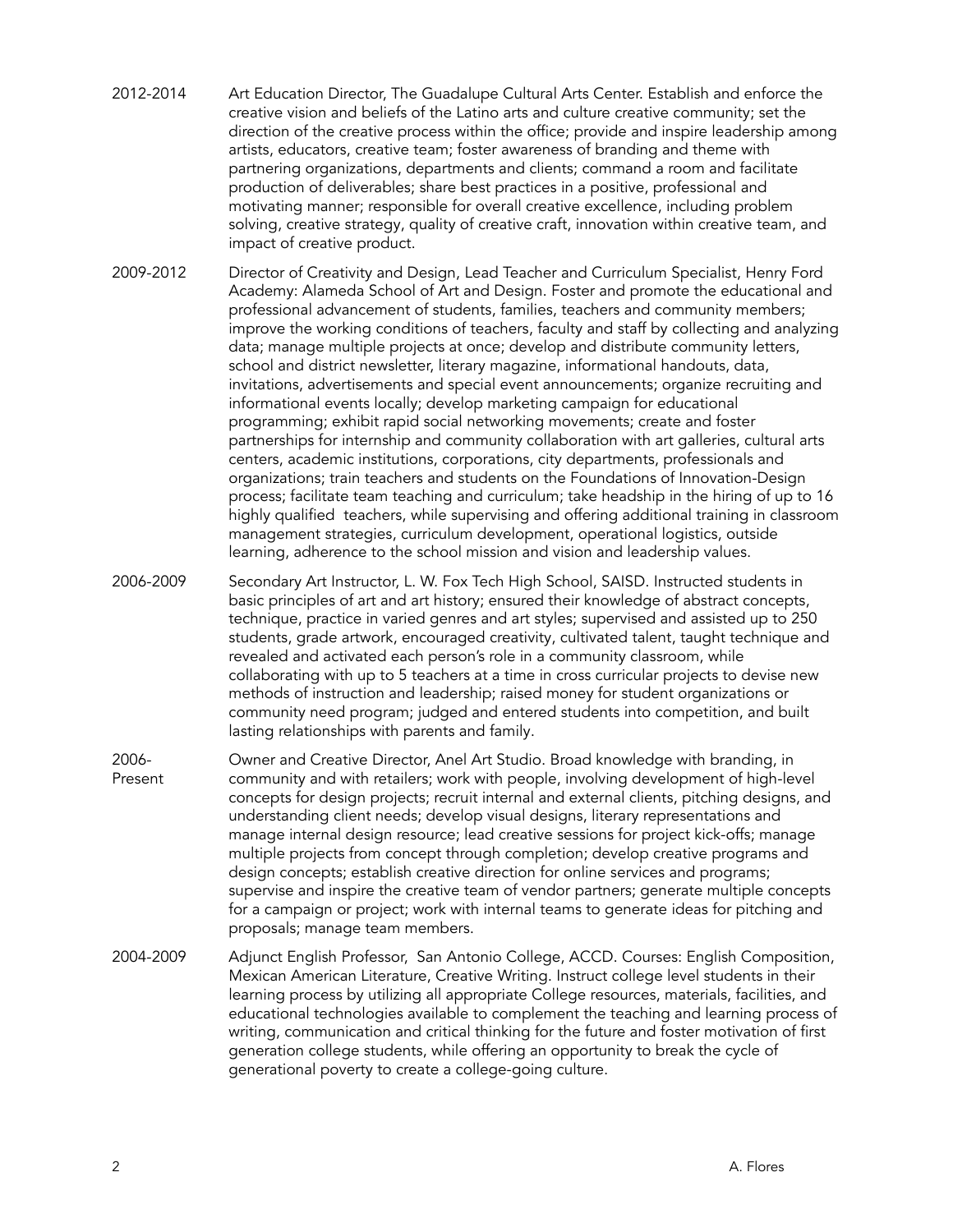| 1999-2006    | Secondary English and Creative Writing Instructor, L. W. Fox Tech High School, SAISD<br>and J. F. Kennedy High School, EISD. Courses: English I-IV, Creative Writing,<br>Journalism, English Advanced Placement, Mexican American Literature, Journalism.<br>Lead grades 9-12 in writing, reading, thinking and communicating critically in written<br>and verbal form; maintained knowledge and current with state and national educational<br>standards, as well as innovative and creative trends in higher education; worked<br>strategically with native English speakers, English as a second language speakers, and<br>with students with special needs academically and physically; delivered detailed weekly<br>lesson plans; develop multi level assessment; formatted scoring rubrics and formulas to<br>reveal outcomes; administered state standardized tests, and managed up to 250<br>students while collaborating with outside partners and local teachers. |
|--------------|-----------------------------------------------------------------------------------------------------------------------------------------------------------------------------------------------------------------------------------------------------------------------------------------------------------------------------------------------------------------------------------------------------------------------------------------------------------------------------------------------------------------------------------------------------------------------------------------------------------------------------------------------------------------------------------------------------------------------------------------------------------------------------------------------------------------------------------------------------------------------------------------------------------------------------------------------------------------------------|
| Publications |                                                                                                                                                                                                                                                                                                                                                                                                                                                                                                                                                                                                                                                                                                                                                                                                                                                                                                                                                                             |
| 2021         | "When I Dusted You - In Gold and Bronze and Sparks of Fire, Infrarrealista Review, ed.<br>Claudia D. Cardona                                                                                                                                                                                                                                                                                                                                                                                                                                                                                                                                                                                                                                                                                                                                                                                                                                                                |
|              | "I Like for You to be Barefoot," Xóchitl In Cuícatl, co-edited Juan Velasco, Armando<br>Miguélez 7 Gabriella Gutiérrez y Muhs, Ph.D.                                                                                                                                                                                                                                                                                                                                                                                                                                                                                                                                                                                                                                                                                                                                                                                                                                        |
|              | "Breaking News: It Is Not Okay," Indomitable/Indomables: A multigenre Chicanx/Latinx<br>Women's Anthology, co-edited by Cristina Herrera & Gabriella Gutierrez y Muhs                                                                                                                                                                                                                                                                                                                                                                                                                                                                                                                                                                                                                                                                                                                                                                                                       |
|              | Empanada Play, The Public Theater of San Antonio (Two Week Run)                                                                                                                                                                                                                                                                                                                                                                                                                                                                                                                                                                                                                                                                                                                                                                                                                                                                                                             |
|              | Jota Anthology, Co-Editor and author. San Francisco: Korima Press Forthcoming                                                                                                                                                                                                                                                                                                                                                                                                                                                                                                                                                                                                                                                                                                                                                                                                                                                                                               |
| 2020         | "It's Not Okay,." Contra: Texas Poets Speak Out, Flowersong Press, eds. Rooster<br>Martinez and Chibbi Orduña                                                                                                                                                                                                                                                                                                                                                                                                                                                                                                                                                                                                                                                                                                                                                                                                                                                               |
|              | "At the Mouth of the Alley," and "Huele Como El Diablo." Camino Real, 14th Edition.<br>Instituto Franklin. Alcala de Henares, Madrid, Spain.                                                                                                                                                                                                                                                                                                                                                                                                                                                                                                                                                                                                                                                                                                                                                                                                                                |
| 2019         | "Colgado", An Excerpt from Cortinas De Lluvia Curtains of Rain, Fifth Wednesday<br>Journal, ed. Ana Castillo                                                                                                                                                                                                                                                                                                                                                                                                                                                                                                                                                                                                                                                                                                                                                                                                                                                                |
|              | "Pray the Gay Away", "Bullets and Beans," "Pee Like a Boy" and "First Kiss", Excerpt<br>from Graphic Memoir in Progress Pintada De Rojo. Malcs Literary Journal Fall Issue, ed.<br>Lilliana Saldana                                                                                                                                                                                                                                                                                                                                                                                                                                                                                                                                                                                                                                                                                                                                                                         |
| 2018         | "Huele Como El Diablo," and "Solitaria Wants Wings," An Excerpt from Cortinas de<br>Lluvia. riverSedge, Vol 31, Issue 1, ed. Britt Harriway                                                                                                                                                                                                                                                                                                                                                                                                                                                                                                                                                                                                                                                                                                                                                                                                                                 |
| 2016         | "Nightmare," This City Is a Poem: National Poetry Month, San Antonio, TX                                                                                                                                                                                                                                                                                                                                                                                                                                                                                                                                                                                                                                                                                                                                                                                                                                                                                                    |
|              | "Making Us Heard: A Lesbian Writer Finds Her Nicho." OutlnSA, San Antonio, TX                                                                                                                                                                                                                                                                                                                                                                                                                                                                                                                                                                                                                                                                                                                                                                                                                                                                                               |
|              | "Xicana Buddhist Driving Meditation," Spiritualities Anthology. San Francisco: Korima<br>Press, ed. Jose Aguilar                                                                                                                                                                                                                                                                                                                                                                                                                                                                                                                                                                                                                                                                                                                                                                                                                                                            |
|              | "Sinverguenza on the Banks of the Water," Entre Guadalupe y Malinche: Tejanas in<br>Literature and Art, ed. Inés Hernández-Avila and Norma Cantu, Austin: UT Press                                                                                                                                                                                                                                                                                                                                                                                                                                                                                                                                                                                                                                                                                                                                                                                                          |
| 2013         | "Solitaria's Blue Sky" & "The Next Song," Raspa Magazine: Spring/Summer Issue, ed.<br>Cesar Ramos                                                                                                                                                                                                                                                                                                                                                                                                                                                                                                                                                                                                                                                                                                                                                                                                                                                                           |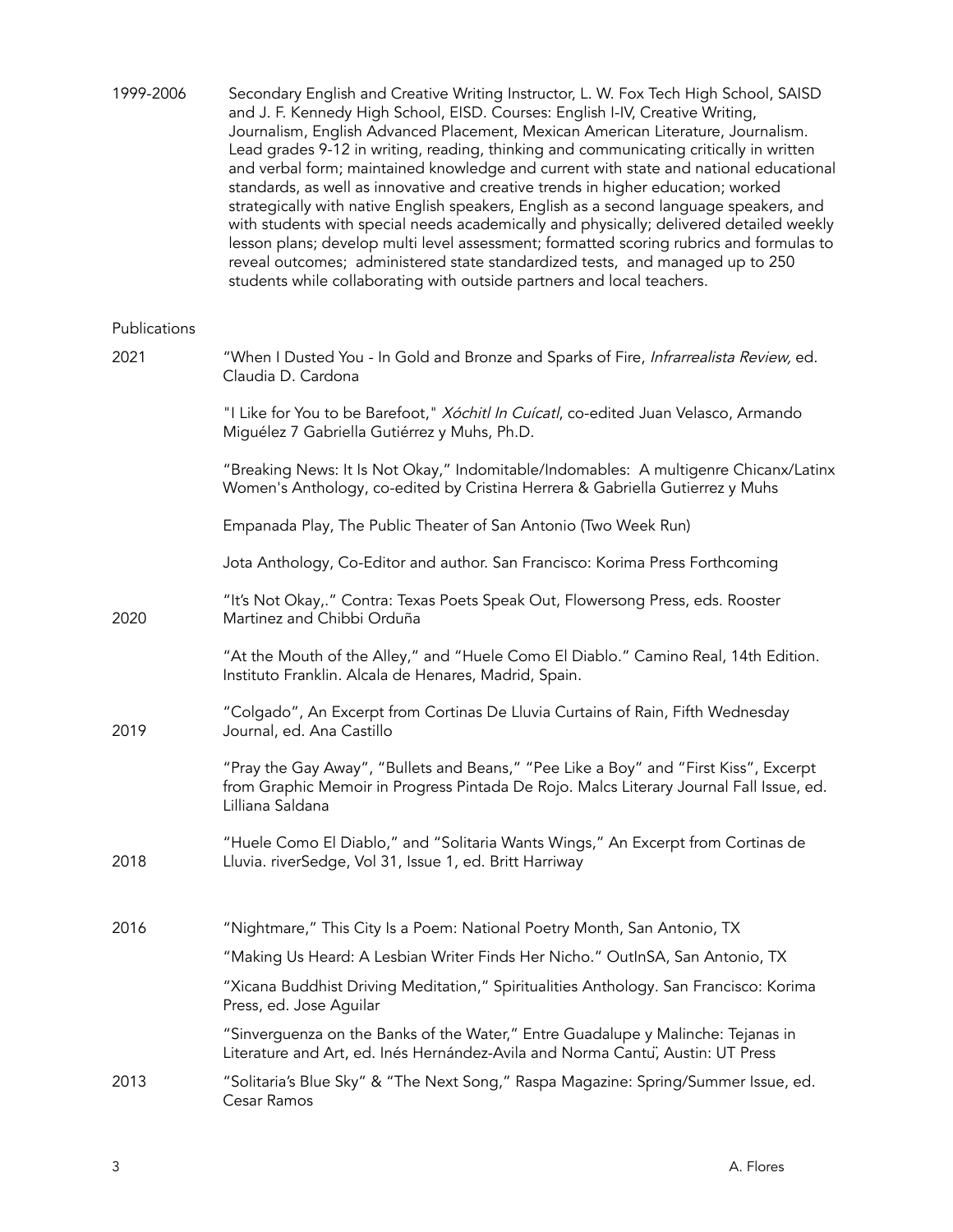| 2012        | Empanada: A Lesbiana Story en Probaditas, San Francisco: Korima and Evelyn Street<br>Press                                                                                                                                                                                                |
|-------------|-------------------------------------------------------------------------------------------------------------------------------------------------------------------------------------------------------------------------------------------------------------------------------------------|
| 2010        | "Ahogante Mar," El Mundo Zurdo, Aunt Lute Press, San Francisco, CA                                                                                                                                                                                                                        |
|             | "Alive, Buried," La Voz, ed. Gloria Ramirez, San Antonio, TX                                                                                                                                                                                                                              |
| 2008        | "Abuelita's Café," Sinister Wisdom, ed. Juanita Ramos, Berkeley, CA                                                                                                                                                                                                                       |
|             | "This is Not My Obligation," SALIR Magazine:, San Antonio, TX                                                                                                                                                                                                                             |
|             | "Alcanzita, Adulthood at My Heels," "He Calls Me To His Room," "I'm Tearing Papers,"                                                                                                                                                                                                      |
|             | "In My Sister's Shoes," "Not Your Favorite," "Tortillas de Rodillas," and "A Summer I<br>Called Research," Rooted: A Queer Women of Color Anthology, Evelyn Street Press,<br>Austin, TX                                                                                                   |
| 2007        | "Pink Cake," lungo Arts Magazine, ed. Marcos Eduardo Marquez, San Antonio, TX                                                                                                                                                                                                             |
| 2006        | "Warm Lady Empanada," La Voz, ed. Gloria Ramirez, San Antonio, TX                                                                                                                                                                                                                         |
| 2005        | "De Calabasa, "Lodestar Quarterly.                                                                                                                                                                                                                                                        |
| 2004        | "Summer Feast, "The Pitkin Literary Review, Plainfield, VT                                                                                                                                                                                                                                |
| 2003        | "Mother," Mother Tongues: A Literary Exchange Anthology, ed. Yaounde Olu, Rhonda<br>Kendall and C.C. Carter: Chicago, IL                                                                                                                                                                  |
| 2002        | "Oral Fixation " & "In this Poem," Revolution: The Reclaiming of Tradition and Voice,<br>ed. Anel I. Flores and Joy Fajardo: San Antonio, TX                                                                                                                                              |
| 1997        | "Under the Bed," Scarcely Scholarly, Eat Worms Publishing: San Antonio, TX                                                                                                                                                                                                                |
| 1995        | "My Song," Quirk: A Journal of Collegiate Inquiry & Debate, Incarnate Word College<br>Literary Magazine, San Antonio, TX                                                                                                                                                                  |
| Productions |                                                                                                                                                                                                                                                                                           |
| 2021        | Empanada, the Play. Full Play. The Public Theater of San Antonio.                                                                                                                                                                                                                         |
| 2015        | Empanada, the Play. Performance Excerpt. Taller Arte del Nuevo Amanecer and the<br>University of California- Davis. Davis, CA                                                                                                                                                             |
| 2010        | Empanada, the Play. Performed at MACLA / Movimiento de Arte y Cultura Latino<br>Americana, San Jose, CA                                                                                                                                                                                   |
|             | A two night run of play and platica, in collaboration with the Chicago Sor Juana Festival<br>and The National Mexican Museum of Art, Chicago, Ill                                                                                                                                         |
| 2007        | Trinity University: Lesbian, Gay, Bisexual and Transgender Organization, Reading with<br>Pablo Martinez, San Antonio, TX                                                                                                                                                                  |
|             | A two night run of performance, platica, and a youth writing workshop, in collaboration<br>with The first Annual Sor Juana Festival, The Houston Museum of Art and the Mexican<br>Museum of Art in Houston, MECA, Multicultural Education and Counseling through the<br>Arts, Houston, TX |
|             | In collaboration with Ladyfest San Antonio, Rutamaya, San Antonio, TX                                                                                                                                                                                                                     |

2006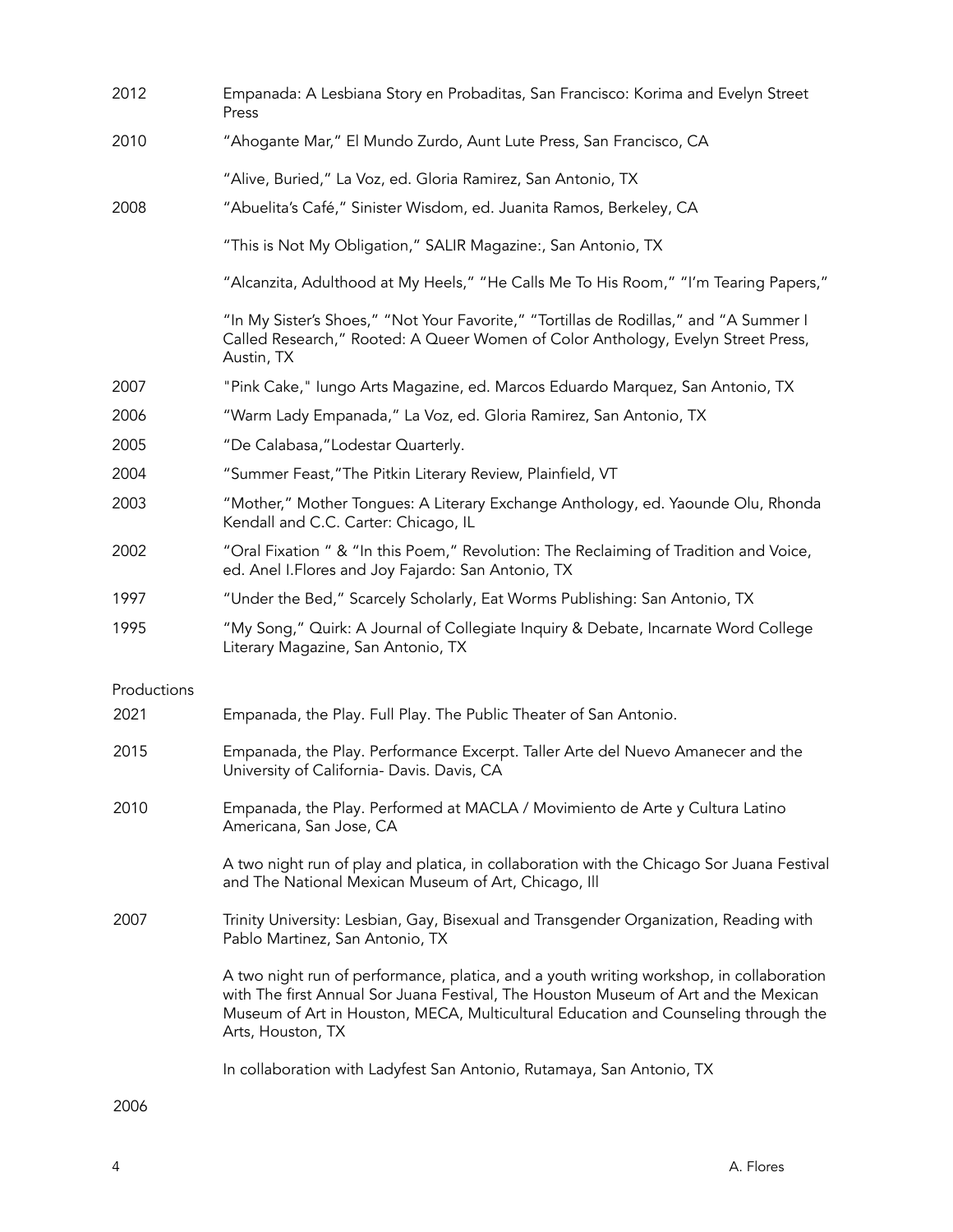|                               | A two weekend run of performance, platica and a community writing workshop, In<br>collaboration with the San Antonio Annual Teatrofest, Esperanza Peace and Justice<br>Center, San Antonio, TX                                                                                                                                              |
|-------------------------------|---------------------------------------------------------------------------------------------------------------------------------------------------------------------------------------------------------------------------------------------------------------------------------------------------------------------------------------------|
|                               | A one night performance and platica, in collaboration with University of Texas San<br>Antonio Women's History Month, San Antonio, TX                                                                                                                                                                                                        |
|                               | A one night performance, Esperanza Peace and Justice Center, San Antonio, TX                                                                                                                                                                                                                                                                |
|                               | A one night performance, in collaboration with Annual Noche de Macondo, San<br>Antonio, TX                                                                                                                                                                                                                                                  |
| 2005                          | Café Revolucion, San Antonio, TX                                                                                                                                                                                                                                                                                                            |
| <b>Research Presentations</b> |                                                                                                                                                                                                                                                                                                                                             |
| 2019                          | Anel I. Flores, Author Speaker, Trinity University Office of Diversity and Inclusion, San<br>Antonio, TX - Invited: Yes                                                                                                                                                                                                                     |
|                               | Anel I. Flores, Speaker, San Antonio College Mexican American Studies Dept. & History<br>Department, San Antonio, TX - Invited: Yes                                                                                                                                                                                                         |
|                               | Anel I. Flores, Speaker, "Art and Storytelling as Water, as Confluence, "Creative<br>Mornings, San Antonio, TX - Invited: Yes                                                                                                                                                                                                               |
|                               | Anel I. Flores, Artist/Author Speaker, "PechaKucha," San Antonio, TX -Invited: Yes                                                                                                                                                                                                                                                          |
|                               | Anel I. Flores, Plenary Speaker. "Artivism and Anzaldua," Gloria Anzaldúa : Translating<br>B/borders, University of Paris VIII, Paris, France -Invited: Yes                                                                                                                                                                                 |
|                               | Anel I. Flores, Plenary Speaker. "Making Familia: Conveying Indigenous and Queer<br>Knowledge through Intergenerational Exchange." NACCS Conference, Albuquerque,<br>NM -Invited: Yes                                                                                                                                                       |
| 2018                          | Emmy Perez, Carolina Moncivais and Anel I. Flores, Featured Presenter. "Poets Without<br>Walls." Presented at the Malcs Conference, University of Texas at El Paso, El Paso, TX<br>-Invited: Yes                                                                                                                                            |
|                               | Dr. Norma Cantu, Dr. Liliana Saldaña, Dr. Rita Urquijo-Ruiz and Anel I. Flores, Featured<br>Presenter. "Feminist and Queer Publications: Strategies, Politics, and Praxis of<br>Co-editing Chicanx/Latinx Writings." Presented at the XI Congreso Internacional de<br>Literatura Chicana y Estudios Latinos, Salamanca, Spain -Invited: Yes |
| 2016                          | Karen Michelle Otero, Erasmo Guerra, Maria Limon and Anel I. Flores, Featured<br>Presenter. "L@s Desnud@s: Writing Together as a Decolonial Practice" -Invited: Yes.<br>Presented at the El Mundo Zurdo Conference 2018, Trinity University, San Antonio, TX                                                                                |
|                               | Lourdes Perez, Celeste de Luna, Liliana Wilson and Anel I. Flores, Featured Presenter.<br>"Artists: Negotiating, Decolonizing and Creating." Presented at the 9th Annual Society<br>for the Study of Gloria Anzaldua Conference, UTSA, San Antonio, TX -Invited: Yes,                                                                       |
|                               | Julissa Carrielo, Irene Chavez and Anel I. Flores, Featured Presenter. "Phenomenal<br>Women in Leadership Series." Presented at Maestro Entrepreneur Center and Hispanic<br>Chamber of Commerce, San Antonio, TX -Invited: Yes                                                                                                              |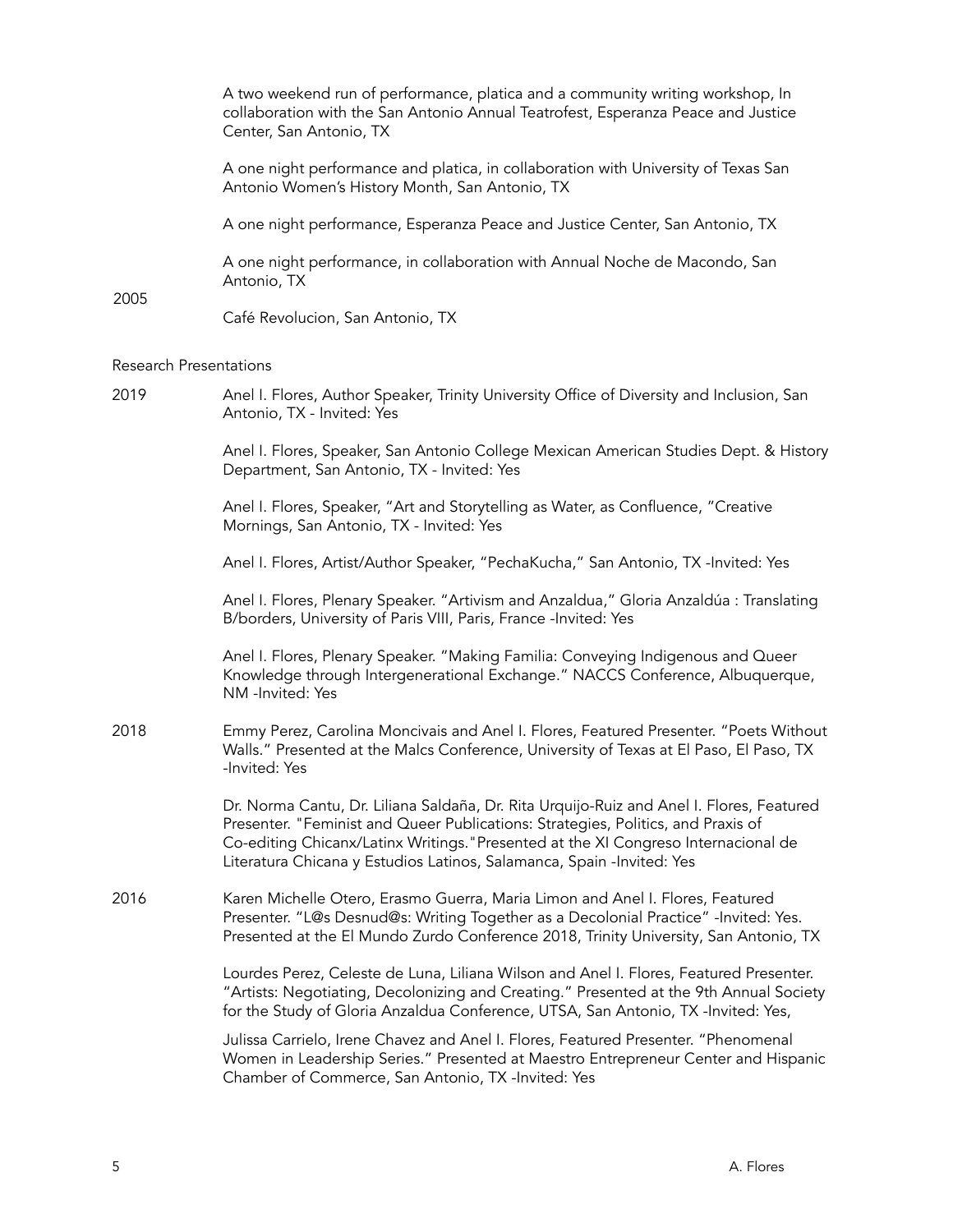|      | Sarah Ramirez, Greg Barrios, Elizabeth Rodrigues and Anel I. Flores, Featured Presenter.<br>"Notes from the Field: New Voices in LGBT Writing." Presented at Gemini Ink, San<br>Antonio, TX -Invited: Yes                                                                                                                   |
|------|-----------------------------------------------------------------------------------------------------------------------------------------------------------------------------------------------------------------------------------------------------------------------------------------------------------------------------|
|      | Guadalupe García Montaño, Xochitl-Julisa Bermejo, Emmy Pérez, Laurie Ann Guerrero,<br>and Anel Flores, Featured Presenter. "¡Chicana! Power! A Firme Tejana-Califas Reading."<br>Presented at Association of Writers and Writing Programs 2016. Los Angeles, CA<br>-Invited: Yes                                            |
|      | Inés Hernández-Avila, Norma Cantú, Alicia Gaspar de Alba, Maria Herrera-Sobek, Emmy<br>Perez, Juanita Luna-Lawhn, and Anel Flores, Featured Presenter. "Tejanas on the Loose"<br>Presented at UCLA, Los Angeles, CA -Invited: Yes                                                                                           |
|      | Alex Rubio, Agustina Woodgate, Tomás Ybarra-Frausto, Antonia Castañeda, Isabel Ann<br>Castro, Joey Lopez, Daniela Riojas. "Nuestras Historias: Latin@s in the Arts." Presented<br>at National Association of Latino Arts and Cultures Regional Arts Kick-Off Evening, San<br>Antonio, TX -Invited: Yes                      |
| 2015 | Emmy Perez, Candace Lopez, Marissa Rivas and Anel I. Flores, Featured Presenter.<br>"Probaditas of You: Queer Chicana Authors on Writing, Publishing, Process and<br>Preserving Truth." Presented at Aqui Estamos 2015, University of Texas-Rio Grande<br>Valley, McAllen, TX -Invited: Yes                                 |
|      | Anel I. Flores, Featured Presenter. "Palabras de Poder For Your Palette." Presented at<br>UC Davis and Taller Arte Del Nuevo Almanecer, Davis, CA -Invited: Yes                                                                                                                                                             |
|      | Alejandro Murguía and Anel I. Flores, Featured Presenter. "Poets and Writers Visit<br>American River College," Presented at American River College, Sacramento, CA<br>-Invited: Yes                                                                                                                                         |
| 2014 | Dr. Jackie Cuevas, Dr. Rita E. Urquijo-Ruiz, Dr. Sara Alicia Ramírez and Anel I. Flores.<br>"Forging Transgressive Literatures: Jotería Small Presses and the Reshaping of<br>Chicana/Latina Feminist Letters." Presented at National Women's Studies Association<br>Annual Conference, San Juan, Puerto Rico -Invited: Yes |
| 2013 | Sandra Cisneros, Erasmo Guerra, Laurie Ann Guerrero, Joe Jiménez, Pablo Miguel<br>Martinez and Anel I. Flores. "A Celebration of South Texas Voices."Presented at The<br>Texas Book Festival, San Antonio, TX -Invited: Yes                                                                                                 |
| 2008 | Adelina Anthony, Lorenzo Herrera y Lozano, Dino Foxx, and Anel Flores. " Creative<br>Plática on Queer Xicana/o Writers and Performers." Presented at National Association of<br>Chicana and Chicano Studies Conference, Austin, TX -Invited: Yes,                                                                           |
|      |                                                                                                                                                                                                                                                                                                                             |

Awards, Affiliations & Memberships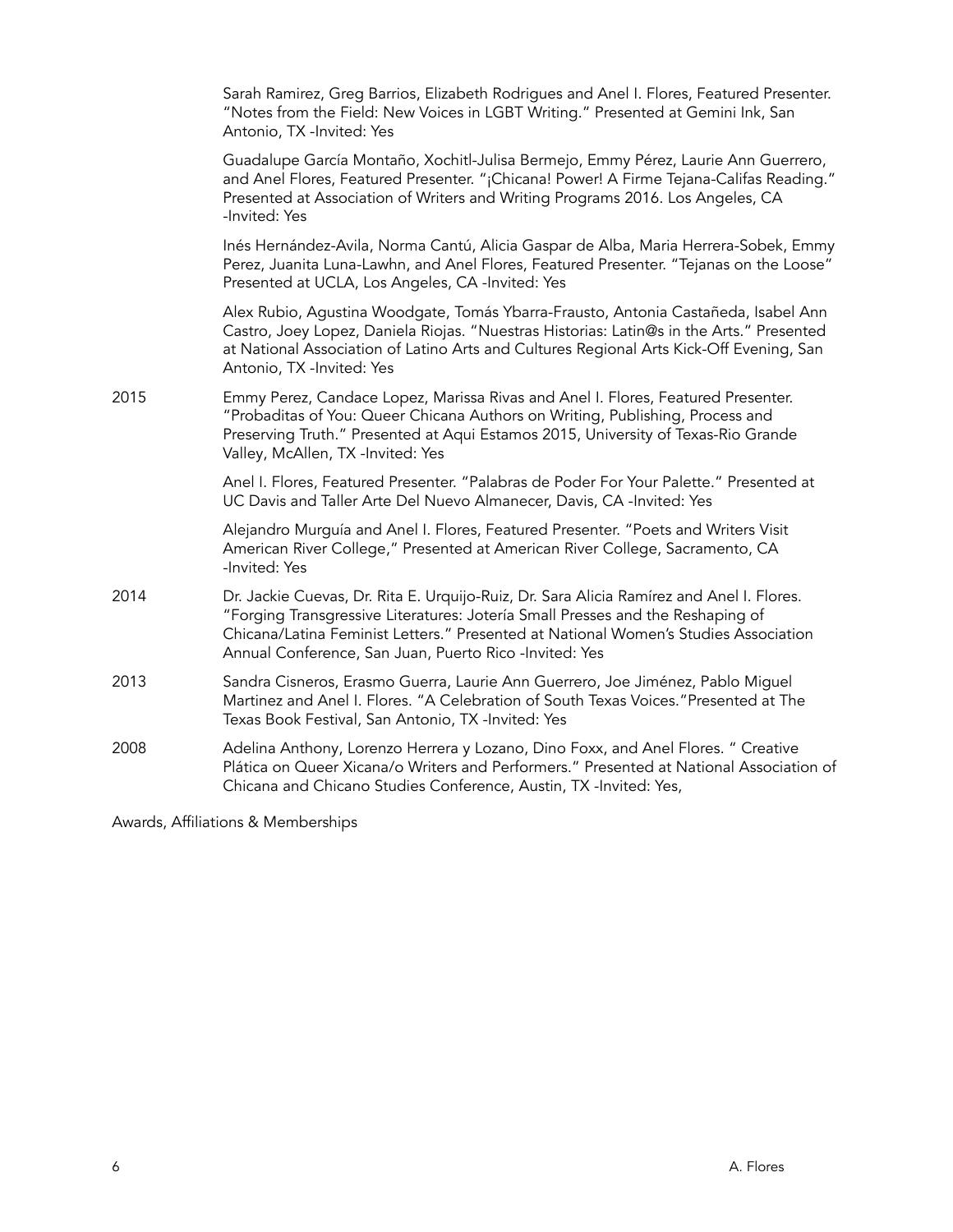| 2020                      | NALAC Catalyst for Change Award, NALAC and the Surdna Foundation.                                                                                                                                                        |
|---------------------------|--------------------------------------------------------------------------------------------------------------------------------------------------------------------------------------------------------------------------|
|                           | Best Poet San Antonio                                                                                                                                                                                                    |
| 2018-<br>Present          | Board Member, Mayor's LGBT Task Force for City of San Antonio                                                                                                                                                            |
|                           | Board Member, Macondo Writers Workshop                                                                                                                                                                                   |
| 2018                      | Nebrija Creadores Award, Hispa USA Universidad de Alcala y Instituto Franklin-UAH                                                                                                                                        |
|                           | Women's Advocate of the Year, UTSA Women's Studies Institute                                                                                                                                                             |
|                           | Mayor's Housing Task Force for Equity San Antonio                                                                                                                                                                        |
|                           | NYFA IAP Immigrant Artist Mentorship Program Mentor                                                                                                                                                                      |
|                           | Vermont Studio Center Artist Grant                                                                                                                                                                                       |
| 2017                      | Best Of The Current San Antonio for "Local Author                                                                                                                                                                        |
|                           | Chingona in Literature Award                                                                                                                                                                                             |
| 2016                      | NALAC Fund For The Arts Award                                                                                                                                                                                            |
|                           | Ancinas Scholarship for Squaw Valley                                                                                                                                                                                     |
| 2015-2017                 | Board Member, Pride Center San Antonio                                                                                                                                                                                   |
| 2015-2016                 | Advisory Board Member, Macondo Writer's Workshop                                                                                                                                                                         |
| 2012-<br>Present          | Mujeres Activas en Letras y Cambio Social Member                                                                                                                                                                         |
| 2012                      | Lambda Literary Award Nominee, Lesbian Fiction                                                                                                                                                                           |
| 2010                      | Mentorship Leadership Award, National Association for Latinos in Arts and Culture and<br>National Performance Network                                                                                                    |
| 2008-09                   | LGBT City Liaison, Austin Latino Lesbian and Gay Organization                                                                                                                                                            |
| 2005- Present             | National Association of Latino Arts and Culture Member                                                                                                                                                                   |
| 2005-<br>Present          | Society for the Study of Gloria Anzaldua                                                                                                                                                                                 |
| Residencies and Workshops |                                                                                                                                                                                                                          |
| 2018<br>2017<br>2016      | Ayuda Nebrija Creadores Residency, Hispa USA Universidad de Alcala y Instituto<br>Franklin- UAH_Attended<br>Vermont Studio Center _ Attended<br>Squaw Valley Community of Writer's Residency Attended Olympic Valley, CA |
|                           | Vermont Studio Center _ Not Attended                                                                                                                                                                                     |
|                           | Hedgebrook Writer's Workshop _ Not Attended                                                                                                                                                                              |
| 2005                      | National Association of Latino Arts and Culture Leadership Institute Workshop_<br>Attended                                                                                                                               |

2003- Macondo Writers Workshop\_Attended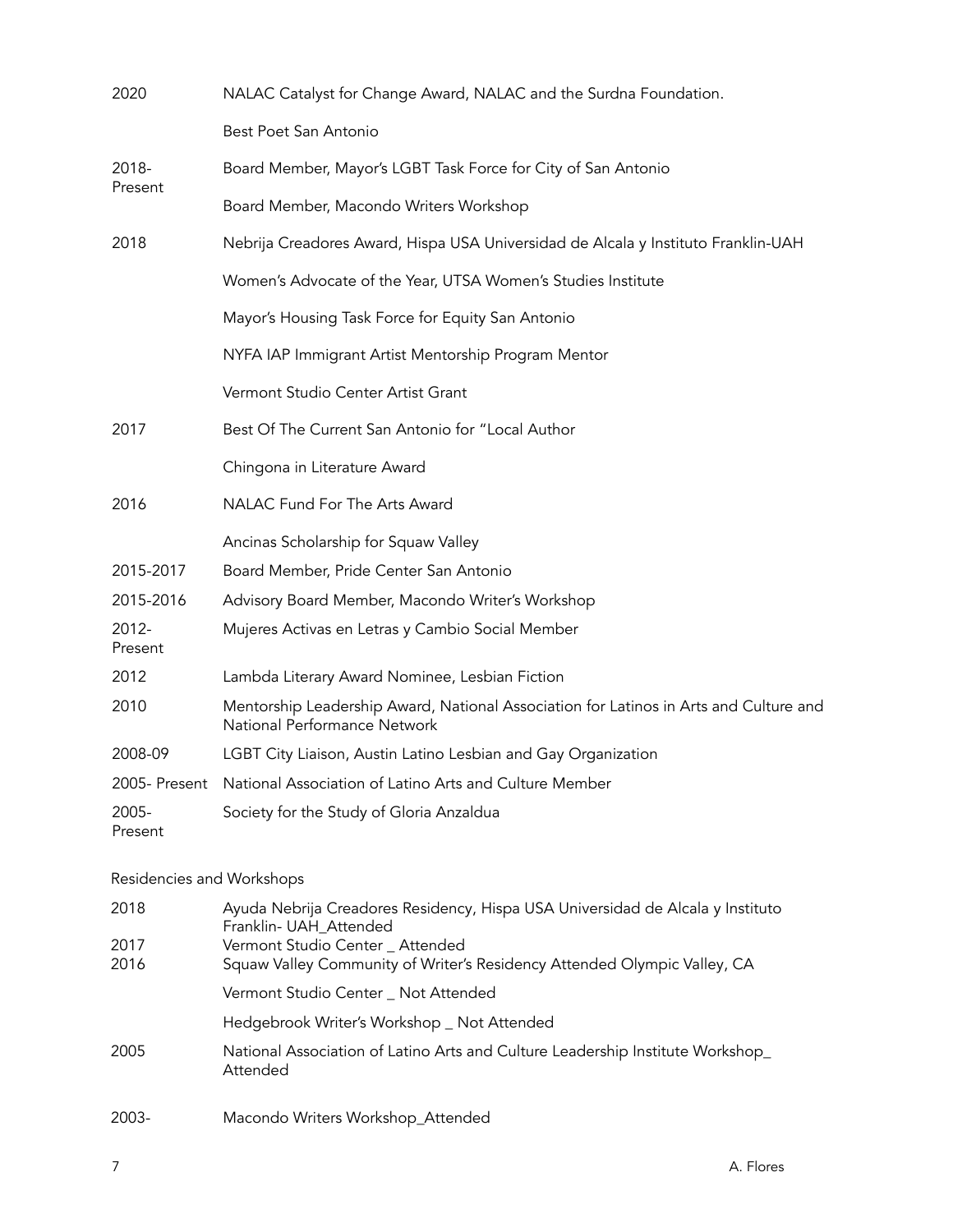## Present

| Solo Exhibitions           |                                                                                                                                                      |
|----------------------------|------------------------------------------------------------------------------------------------------------------------------------------------------|
| 2013                       | Ometeotl, ARTery Studio, San Antonio, TX                                                                                                             |
| 2008                       | La Contemporáneo, Rutamaya Riverwalk, San Antonio, TX                                                                                                |
| 2006                       | Your Cuerpo, Tu Body, Alternative Gallery, San Antonio, TX                                                                                           |
| 2002                       | Summer Feast, Latina Letters Conference, St. Mary's University, San Antonio, TX                                                                      |
|                            | Dance On, In Home Consultants, San Antonio TX                                                                                                        |
|                            | Mujer Sin Titolo, Central Branch Library Gallery, San Antonio TX                                                                                     |
|                            | Late Metaphor, Peep Hole Art Gallery, San Antonio, TX                                                                                                |
|                            | Woman, Alive, Exploding, Guadalupe Cultural Arts Center Annex, San Antonio, TX                                                                       |
| 1998                       | Senior Art Exhibition, University of the Incarnate Word, San Antonio, TX                                                                             |
| <b>Curated Exhibitions</b> |                                                                                                                                                      |
| 2016                       | Nepantla: Spaces of Transformation, Galeria E.V.A., San Antonio, TX                                                                                  |
|                            | International Women's Day Exhibition, La Peña Art Gallery, Austin, TX                                                                                |
| 2015                       | Women Who Dare. Carver Cultural Center, San Antonio, TX                                                                                              |
|                            | Women of San Antonio, a Tribute Show. Carver Cultural Center, San Antonio, TX                                                                        |
| 2013                       | Querida Maestra: SSGA Conference, University of Texas San Antonio, San Antonio, TX                                                                   |
| 2012                       | Transformations: SSGA Conference, University of Texas San Antonio, San Antonio, TX                                                                   |
| 2010                       | La Freak Show, Noche de la Gloria, San Antonio, TX                                                                                                   |
| 2009                       | El Mundo Zurdo, SSGA Conference, Esperanza Peace and Justice Center, San Antonio, TX                                                                 |
| 2008                       | EnCanto de Mujer, a lyrical exhibit of oil paintings by Maria Luisa Carvajal de<br>Vasconcellos, Esperanza Peace and Justice Center, San Antonio, TX |
| 2001                       | Mad Media Manifesto, Ellis Bean Art Gallery, San Antonio, TX                                                                                         |
| <b>Group Exhibitions</b>   |                                                                                                                                                      |
| 2019                       | NYFA Immigrant Artist Mentorship Program Exhibition, Centro de Artes, San Antonio, TX                                                                |
|                            | Transamerica/n, McNay Art Museum, San Antonio, TX                                                                                                    |
| 2018                       | Mariconx, Galeria E.V.A., San Antonio, TX                                                                                                            |
|                            | Queer Voices, Texas Pop Culture Museum, San Antonio, TX                                                                                              |
| 2017                       | United We Are One, Plaza de Armas, San Antonio, TX                                                                                                   |
|                            | Sor Juana Festival, Galeria E.V.A., San Antonio, TX                                                                                                  |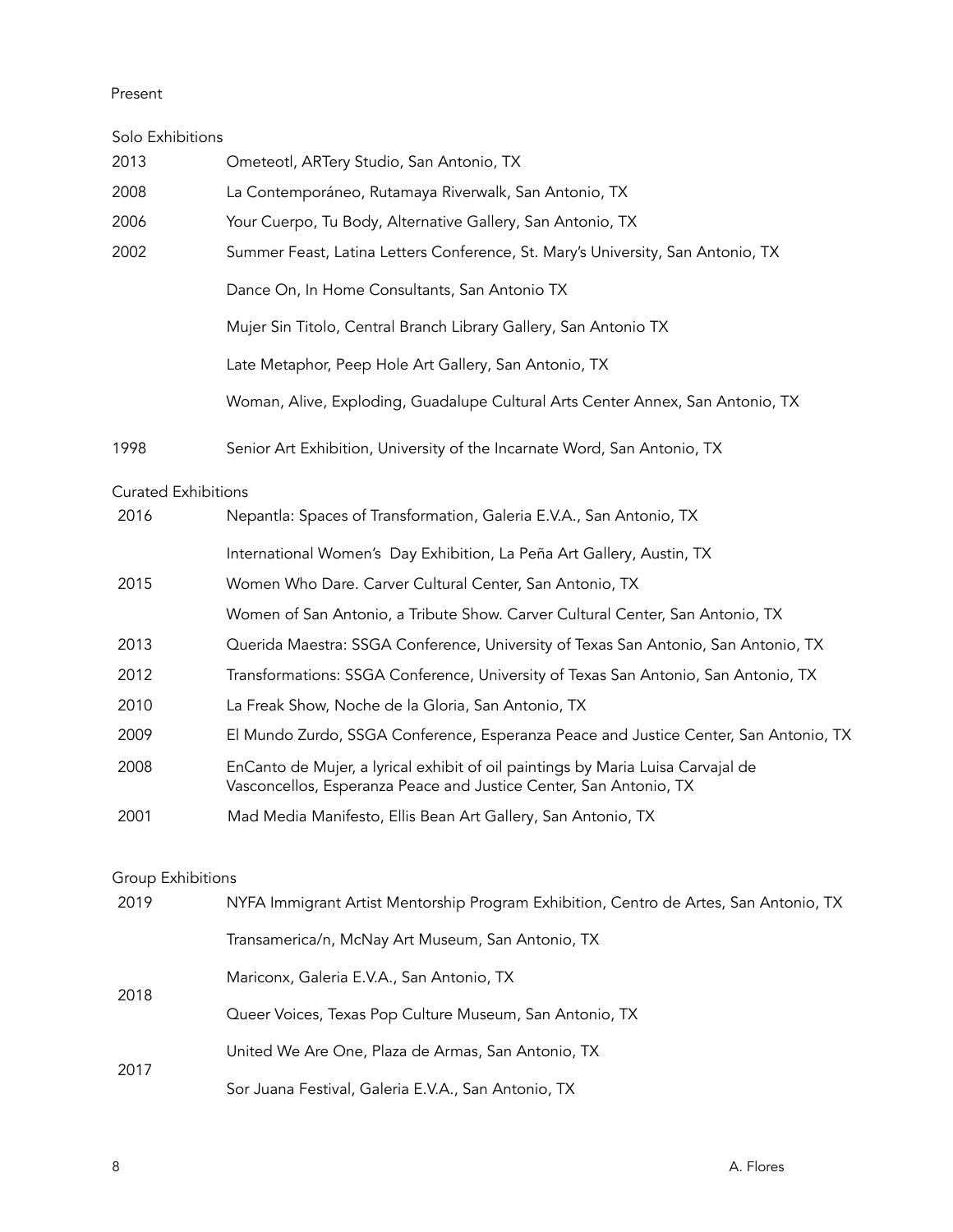|                     | Queer Y Que, Esperanza Peace and Justice Center, San Antonio, TX                      |
|---------------------|---------------------------------------------------------------------------------------|
| 2015                | La Expresión de La Mujer A Través Del Arte, Galeria EVA, San Antonio, TX              |
| 2014                | Homenaje a la Mujer, La Peña Art Gallery, Austin, TX                                  |
| 2013                | Mujerista, La Peña Art Gallery, Austin, TX                                            |
|                     | Querida Maestra: SSGA Conference, University of Texas San Antonio, San Antonio,<br>TX |
| 2012                | Transformations: SSGA Conference, University of Texas San Antonio, San Antonio, TX    |
|                     | Final Show, Guadalupe Cultural Arts Center, San Antonio, TX                           |
| 2010                | Fotoseptiembre, La Peña Art Gallery, Austin, TX                                       |
|                     | Las Mujeres, Centro Cultural Aztlan Art Gallery, San Antonio, TX                      |
|                     | Sacrilege, Centro Cultural de La Raza Gallery, San Diego, CA                          |
|                     | Hecho A Mano, Guadalupe Cultural Arts Center, San Antonio, TX                         |
| 2009                | Dia de Los Muertos, La Peña Art Gallery, Austin, TX                                   |
|                     | Spring HFA Art Exhibition, Museo Alameda, San Antonio, TX                             |
|                     | El Mundo Zurdo, Esperanza Peace and Justice Center, San Antonio, TX                   |
| 2008                | International Women's Day Exhibition, Viva, San Antonio, TX                           |
| 2007                | A Women's Work, Rutamaya Riverwalk, San Antonio, TX                                   |
| 2006                | Rayitos de La Virgen, Centro Cultural Aztlan, San Antonio, TX                         |
| 2005                | Paint Me Text, Keller Studio @ Blue Star, San Antonio, TX                             |
| 2004                | Paint Me Text, Diversity Center, San Antonio, TX                                      |
| 2002                | Olmos Fourteen, Galleria Ortiz, San Antonio, TX                                       |
|                     | Olmos Park Studio Stroll, ARTery Studio, San Antonio, TX                              |
|                     | Art in the Hood, The Warehouse, San Antonio, TX                                       |
|                     | Grrl X Grrl Fest, Ranchito Hideaway, Austin, TX                                       |
|                     | Mexican American Renacimiento, Central Branch Library Gallery, San Antonio, TX        |
|                     | Segundo de Febrero, Centro Cultural Aztlan, San Antonio, TX                           |
| 2001                | Loteria, Gallista Art Gallery, San Antonio, TX                                        |
| 1998                | Masters Art Exhibition, University of the Incarnate Word, San Antonio, TX             |
|                     | Annual Showcase, San Antonio College Fine Arts Gallery, San Antonio, TX               |
| Public Art Projects |                                                                                       |

2008 Mural, Las Estudiantes, a collaboration with Art Pace, Fox Tech High